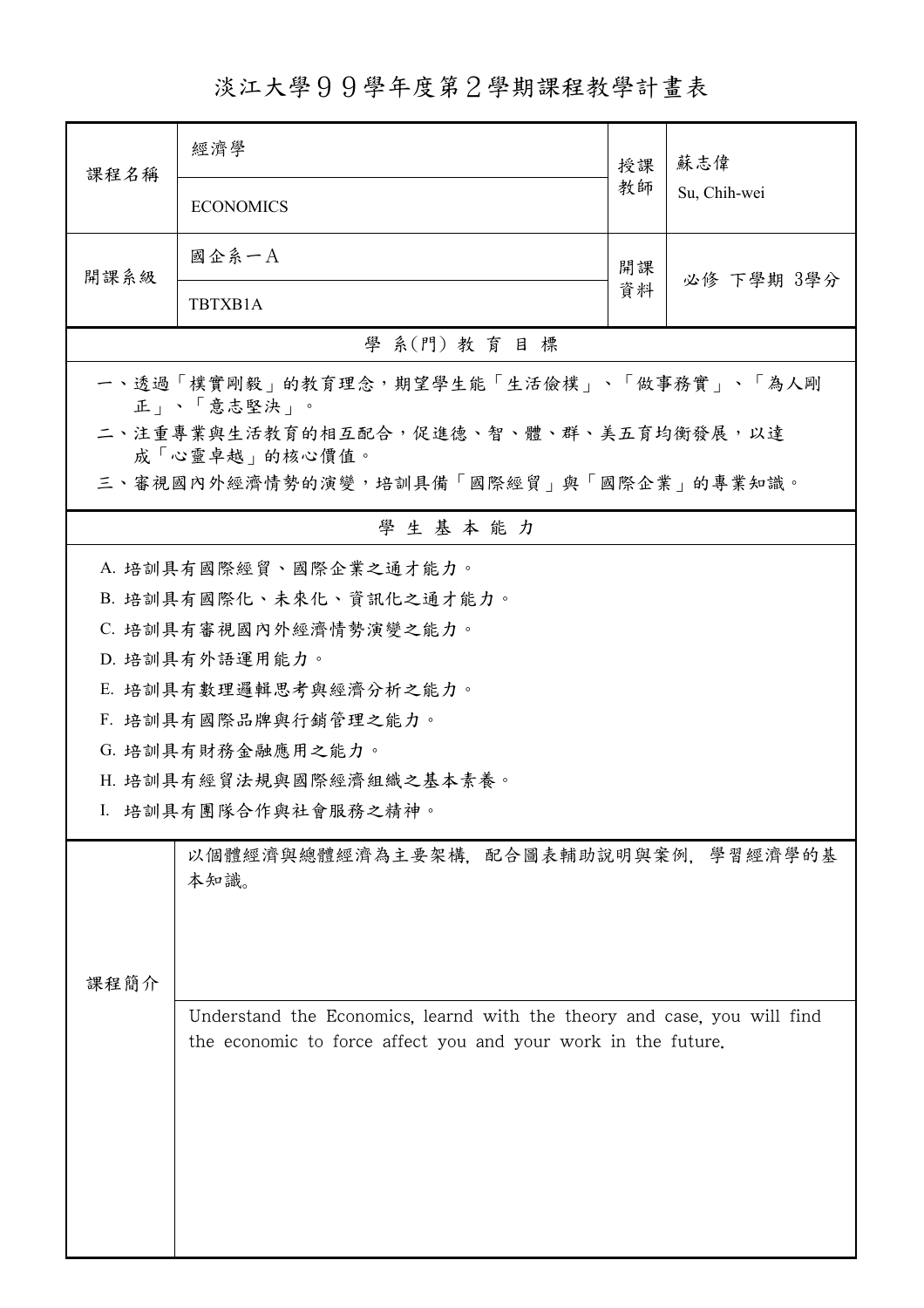本課程教學目標與目標層級、學生基本能力相關性

一、目標層級(選填): (一)「認知」(Cognitive 簡稱C)領域:C1 記憶、C2 瞭解、C3 應用、C4 分析、 C5 評鑑、C6 創造 (二)「技能」(Psychomotor 簡稱P)領域:P1 模仿、P2 機械反應、P3 獨立操作、 P4 聯結操作、P5 自動化、P6 創作 (三)「情意」(Affective 簡稱A)領域:A1 接受、A2 反應、A3 重視、A4 組織、 A5 內化、A6 實踐

二、教學目標與「目標層級」、「學生基本能力」之相關性:

 (一)請先將課程教學目標分別對應前述之「認知」、「技能」與「情意」的各目標層級, 惟單項教學目標僅能對應C、P、A其中一項。

 (二)若對應「目標層級」有1~6之多項時,僅填列最高層級即可(例如:認知「目標層級」 對應為C3、C5、C6項時,只需填列C6即可,技能與情意目標層級亦同)。

 (三)再依據所訂各項教學目標分別對應該系「學生基本能力」。單項教學目標若對應「學 生基本能力」有多項時,則可填列多項「學生基本能力」(例如:「學生基本能力」可 對應A、AD、BEF時,則均填列)。

| 序              |                            | 教學目標(中文)                              |                                   | 相關性                          |            |  |  |  |  |
|----------------|----------------------------|---------------------------------------|-----------------------------------|------------------------------|------------|--|--|--|--|
| 號              |                            |                                       | 教學目標(英文)                          | 目標層級                         | 學生基本能力     |  |  |  |  |
| $\mathbf{1}$   | 培訓對經濟的基礎認知                 |                                       | Learn the Essentials<br>Economics | C <sub>3</sub>               | <b>ACE</b> |  |  |  |  |
|                | 教學目標之教學策略與評量方法             |                                       |                                   |                              |            |  |  |  |  |
| 序<br>號         | 教學目標                       |                                       | 教學策略                              | 評量方法                         |            |  |  |  |  |
| 1              | 培訓對經濟的基礎認知                 |                                       | 課堂講授                              | 出席率、報告、討<br>論、小考、期中考、期<br>末考 |            |  |  |  |  |
|                | 授課進度表                      |                                       |                                   |                              |            |  |  |  |  |
| 週<br>次         | 日期起訖                       |                                       | 內 容 (Subject/Topics)              | 備註                           |            |  |  |  |  |
| $\mathbf{1}$   | $100/02/14$ ~<br>100/02/20 |                                       |                                   |                              |            |  |  |  |  |
| $\overline{2}$ | $100/02/21$ ~<br>100/02/27 | Introduce Macroeconomic               |                                   |                              |            |  |  |  |  |
| 3              | $100/02/28$ ~<br>100/03/06 | Measuring GDP and Economic Growth     |                                   |                              |            |  |  |  |  |
| $\overline{4}$ | $100/03/07$ ~<br>100/03/13 | Monitoring Jobs and Inflation         |                                   |                              |            |  |  |  |  |
| 5              | $100/03/14$ ~<br>100/03/20 | Finance, Saving, and Investment       |                                   |                              |            |  |  |  |  |
| 6              | $100/03/21$ ~<br>100/03/27 | Money, the Price Level and Inflation  |                                   |                              |            |  |  |  |  |
| 7              | $100/03/28$ ~<br>100/04/03 | Aggregate Supply and Aggregate        |                                   |                              |            |  |  |  |  |
| 8              | $100/04/04$ ~<br>100/04/10 | The Keynesian Model                   |                                   |                              |            |  |  |  |  |
| $\mathbf Q$    | $100/04/11$ ~<br>100/04/17 | Aggregate Supply and Aggregate Demand |                                   |                              |            |  |  |  |  |